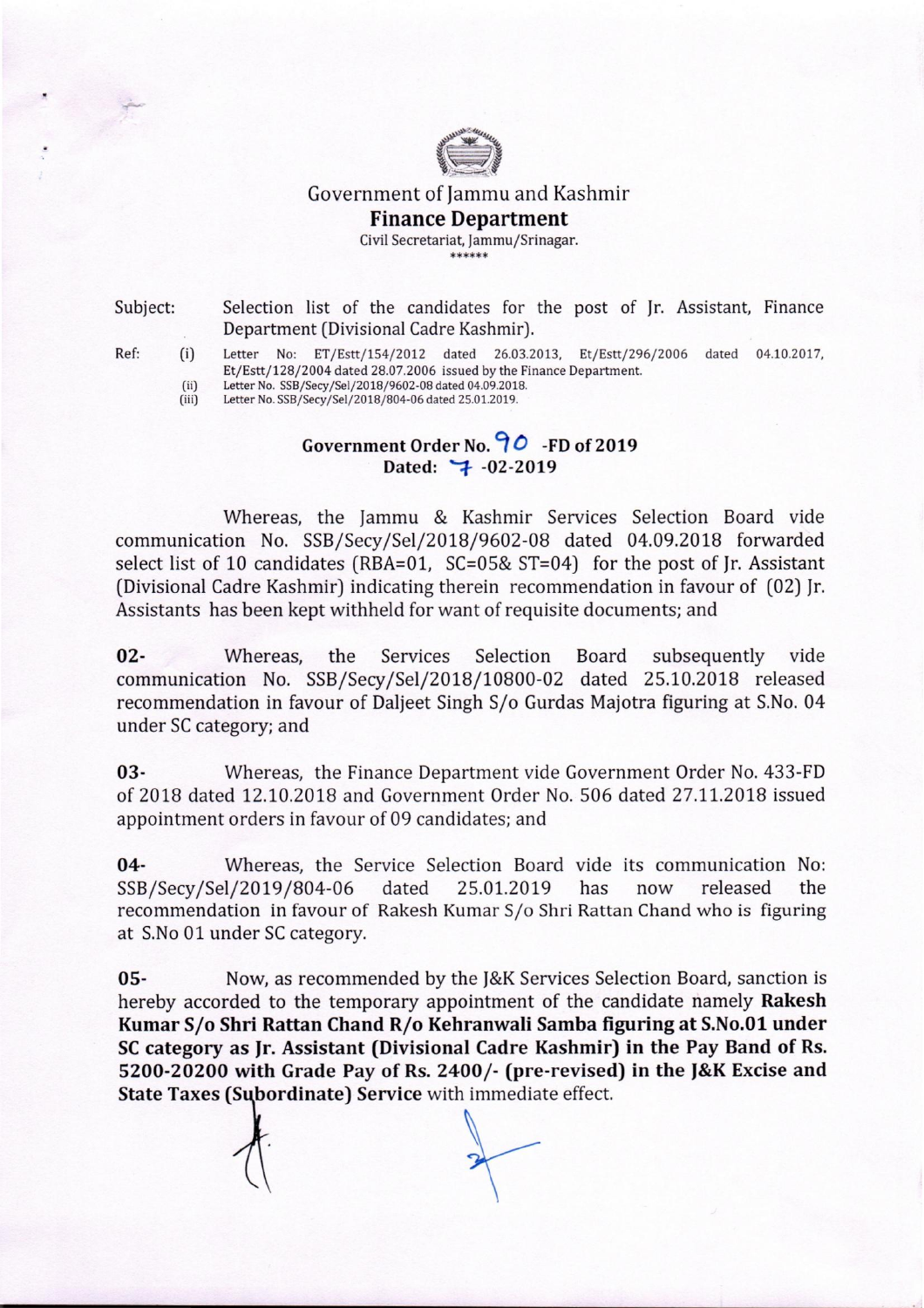06- The appointment of the above said candidate shall be subject to fulfillment of the following conditions:-

- A) The appointee shall report to the **State Taxes Department** within a period of 21 days from the date of issue of the order.
- B) In case of failure of said appointee to join within the stipulated period, his appointment shall be deemed to have been cancelled ab-initio without any further notice.
- C) The appointment including pay, service etc shall be governed in terms of  $\underline{I\&K}$ Special Recruitment Rules. 2015 [SRO-202 dated 30-06-2015].
- D) The appointee shall be allowed to join only on production of the following certificates in original:-
	- 1. Academic/Technical Qualification Certificates.
	- 2. Matriculation/Date of Birth Certificate.
	- 3. Health Certificate issued by Chief Medical Officer.
	- 4. Permanent Resident Certificate issued by the Competent Authority.
	- 5. Certificates from the District Industries Centre (DIC) and District Employment & Counseling Centre to the effect that no loan under the self-employment scheme has been taken by the appointee.
	- 6. Reserved Category Certificate (as the candidate belongs to reserved category).

E) The appointment of the candidate as Jr. Assistant shall further be subject to the following conditions:-

- i. The appointee shall give an undertaking duly attested by the First Class Magistrate in the shape of an affidavit to the effect that in case adverse report about his character and antecedents is received from Inspector General of Police, (CID), J&K to whom a reference shall be made by the concerned HoD, the candidate shall have no right to claim his appointment as Jr. Asstt and his appointment as such shall be deemed to have been cancelled ab-initio.
	- ii. If on verification, the certificate $(s)$  produced by the appointee are proved to be fake or forged, the appointment shall be cancelled ab-initio.
	- iii. The salary of the appointee shall not be drawn and disbursed unless the satisfactory reports in respect of (i) and (ii) above are received in his favour.
	- iv. The appointee shall be on probation for a period of  $05$  years and shall undergo and qualify the Secretariat Assistant Training Course (Foundation Course).
	- v. The inter-se-seniority of the appointee shall be strictly as per her merit in the select list.

By order of the Government of Jammu and Kashmir.

*Sdj-*  (Navin K. Choudhary) lAS Principal Secretary to Government

## No:-ET /Estt/12/2016-partfile

Dated:  $\frac{1}{2}$  -02-2019

## Copy to the:-

1. Commissioner, State Taxes Department, J&K.